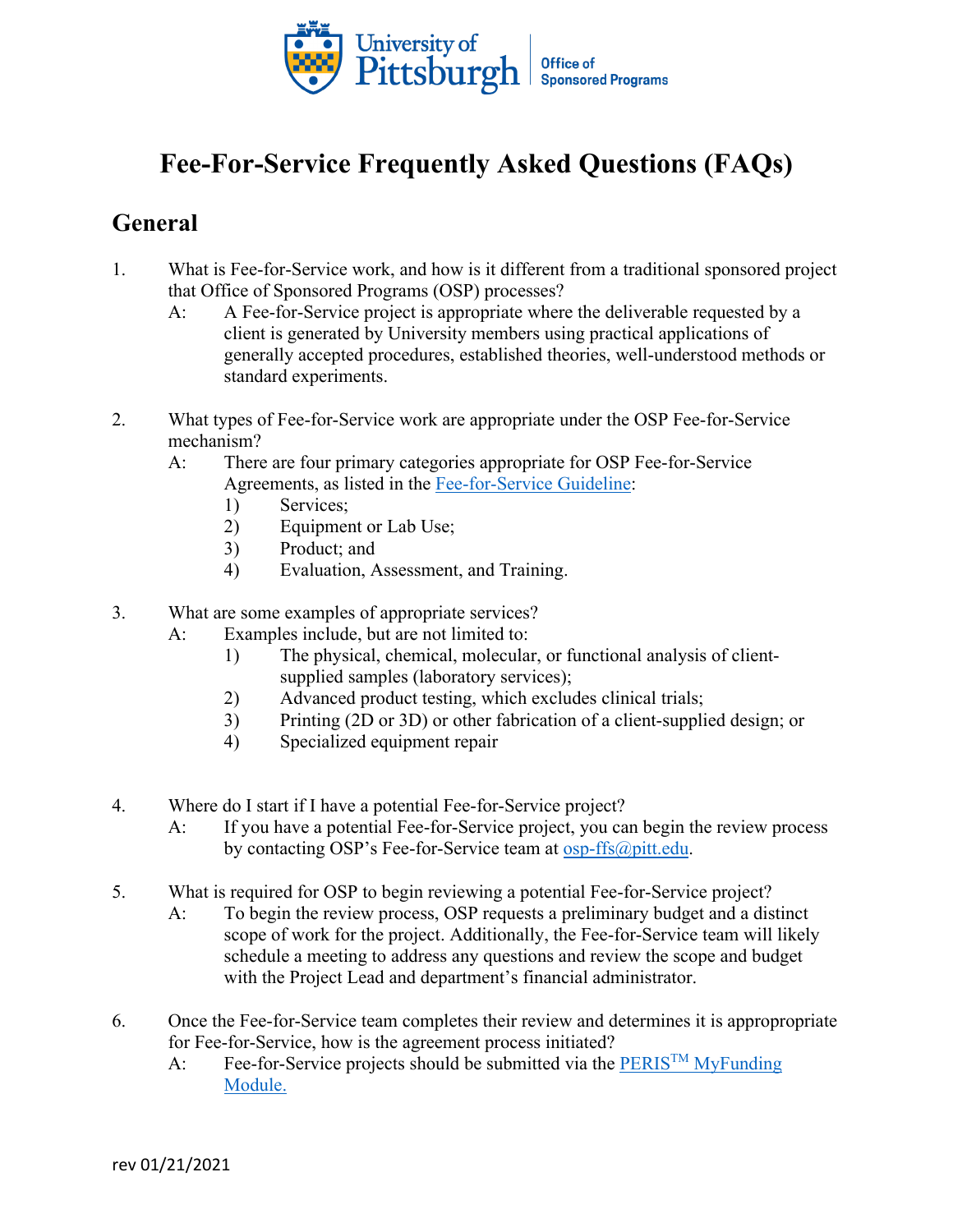

- 7. What is a Fee-for-Service scope of work?
	- A: A Fee-for-Service scope of work is a document that provides a concise description of all services to be provided; any acceptance criteria; all key personnel; any client-supplied equipment or materials; the effective date of services to be performed; and any deadline/milestone requirements.
- 8. Who initiates a proposed Fee-for-Service scope of work?
	- A: The Fee-for-Service scope of work should be initiated by the client; however, a Fee-for-Service scope of work may be revised based upon discussions with the University.
- 9. For what types of clients may I perform Fee-for-Service work?
	- A: Fee-for-Service agreements are appropriate for private and not-for-profit clients.
- 10. May I enter into a Fee-for-Service agreement with the Federal Government or other public sector clients?
	- A: No. Fee-for-Service is not an appropriate mechanism for contracting with the Federal Government or other public sector clients.
- 11. Are public university clients considered public sector clients under these guidelines? A: No, universities, whether public or private, are not considered public sector clients for the purposes of fee-for-service activities.
- 12. Will I be allowed to work with animals for a Fee-for-Service project? A: Yes, as long as you obtain proper IACUC approval.
- 13. Do I have any additional responsibilities if my Fee-for-Service project involves external persons entering University facilities or using University equipment?
	- A: Yes. University members entering into a Fee-for-Service agreement must ensure that external visitors register with the [University's Visitor Liaison,](https://visitor.pitt.edu/) complete a [Lab Use Addendum,](https://visitor.pitt.edu/wp-content/uploads/2018/03/Laboratory-Addendum-3-2018.docx) and complete all applicable Employee Health and Safety (EH&S) training [\(http://www.ehs.pitt.edu/workplace/training.html\)](http://www.ehs.pitt.edu/workplace/training.html).
- 14. Is Fee-for-Service appropriate in instances where a client intends to commercialize *University* technology, intellectual property (whether existing or created during the feefor-service work), or copyrighted material?
	- A: No. University technology, intellectual property, or copyrighted material may not be commercialized under the Fee-for-Service mechanism.
- 15. I want to be able to publish results. Can I still participate in Fee-for-Service work?
	- A: Yes, under Fee-for-Service agreements, the University maintains the discretion to present or publish new scientific information that is realized as a part of the service.
- 16. Who can we contact to ask any questions about Fee-for-Service work?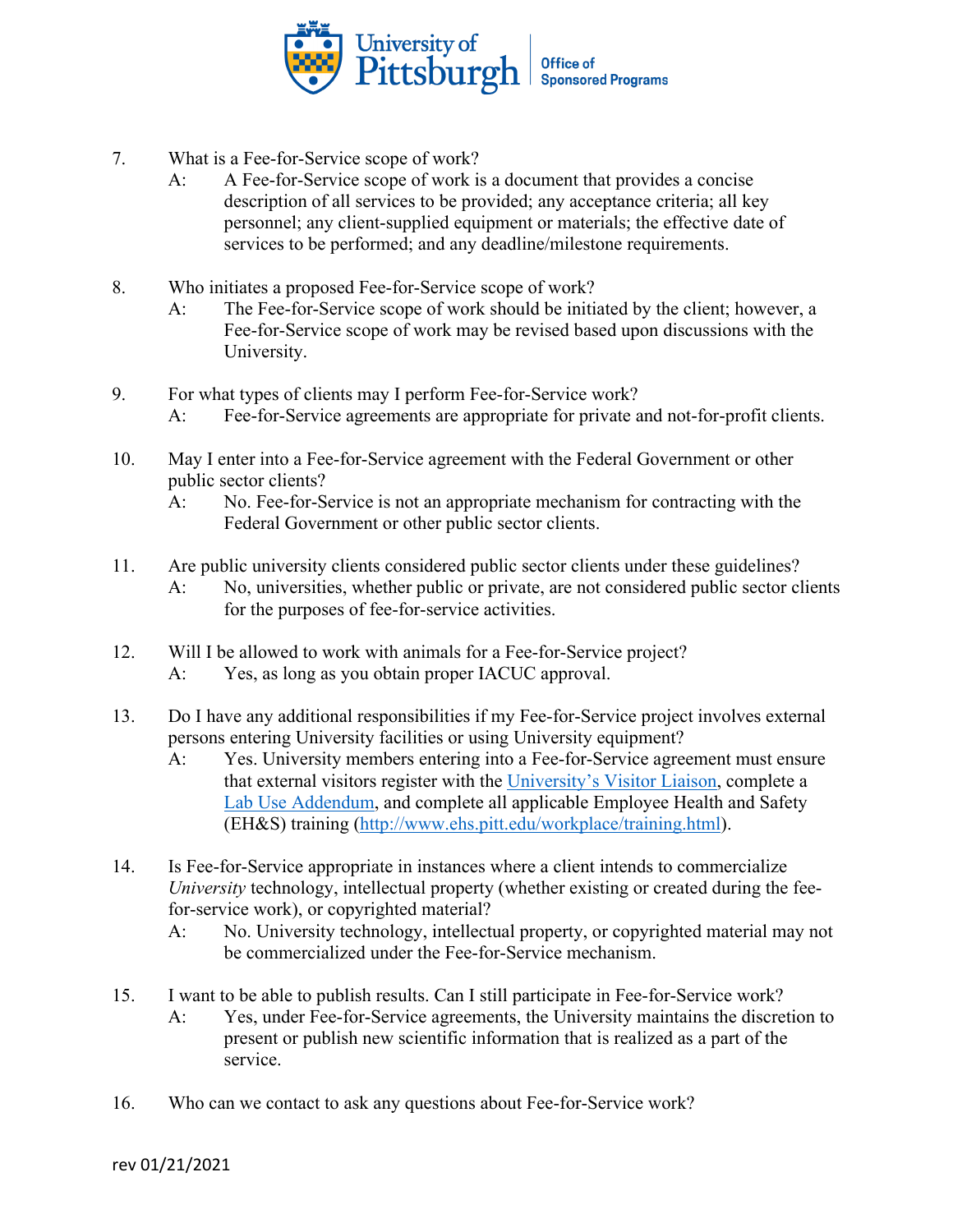

- A: You can contact the Fee-for-Service team by emailing [osp-ffs@pitt.edu.](mailto:osp-ffs@pitt.edu)
- 17. Does Fee-for-Service have a website?
	- A: Yes, please see the link for more information: [https://www.osp.pitt.edu/](https://www.osp.pitt.edu/osp-teams/fee-service) [osp-teams/fee-service](https://www.osp.pitt.edu/osp-teams/fee-service)
- 18. Is a company allowed to come to the University and train physicians under the Fee-for-Service guidlines?
	- A: No, under the Fee-for-Service guidelines, the University needs to provide the expertise for Fee-for-Service agreements. Bringing in an outside entity who has the expertise in the work to be performed will not be acceptable for Fee-for-Service, and is a potential violation of the University's Industry Relationship Policy.
		- 1)<https://www.coi.pitt.edu/regulations-policies/industry-relationships-policy>
- 19. Where can I find additional resources and university policies?
	- A: You can use these links to find resources related to the following:
		- CS 09 Outside Employment (formerly 02-06-01) <https://www.policy.pitt.edu/cs-09-outside-employment-formerly-02-06-01>
		- ER 02 Conflict of Interest for Designated Administrators and Staff (formerly 07-05-02) [https://www.policy.pitt.edu/er-02-conflict-interest](https://www.policy.pitt.edu/er-02-conflict-interest-designated-administrators-and-staff-formerly-07-05-02)[designated-administrators-and-staff-formerly-07-05-02](https://www.policy.pitt.edu/er-02-conflict-interest-designated-administrators-and-staff-formerly-07-05-02)
		- ER 03 Conflict of Interest for University of Pittsburgh Employees (formerly 07-05-03) [https://www.policy.pitt.edu/er-03-conflict-interest](https://www.policy.pitt.edu/er-03-conflict-interest-university-pittsburgh-employees-formerly-07-05-03)[university-pittsburgh-employees-formerly-07-05-03](https://www.policy.pitt.edu/er-03-conflict-interest-university-pittsburgh-employees-formerly-07-05-03)
		- RI 08 Responsibilities of Sponsored Research Investigators (formerly 11- 01-02) [https://www.policy.pitt.edu/responsibilities-sponsored-research](https://www.policy.pitt.edu/responsibilities-sponsored-research-investigators)[investigators](https://www.policy.pitt.edu/responsibilities-sponsored-research-investigators)
		- RI 01 Conflict of Interest Policy for Research (formerly 11-01-03) <https://www.policy.pitt.edu/conflict-of-interest-research>
		- RI 04 Organizational Conflict of Interest (formerly 11-01-08) <https://www.policy.pitt.edu/organizational-conflict-interest>
		- Academic Visitors: For Visitors [\(https://visitor.pitt.edu/for-visitors/\)](https://visitor.pitt.edu/for-visitors/).
		- Industry Relationships Policy ("Policy on Conflicts of Interest and Interactions between Representatives of Certain Industries and Faculty, Staff and Students of the School of the Health Sciences and Personnel Employed by UPMC at all Domestic Locations") [\(https://www.coi.pitt.edu/sites/default/files/documents/regulations](https://www.coi.pitt.edu/sites/default/files/documents/regulations-policies/Industry-Relationships-Policy-Pitt.pdf)[policies/Industry-Relationships-Policy-Pitt.pdf\)](https://www.coi.pitt.edu/sites/default/files/documents/regulations-policies/Industry-Relationships-Policy-Pitt.pdf).
		- Guidelines on Sponsored Projects and Gifts University's Financial Guideline

[\(https://www.cfo.pitt.edu/policies/guideline/sponsored\\_projects\\_vs\\_gifts.p](https://www.cfo.pitt.edu/policies/guideline/sponsored_projects_vs_gifts.pdf) [df\)](https://www.cfo.pitt.edu/policies/guideline/sponsored_projects_vs_gifts.pdf).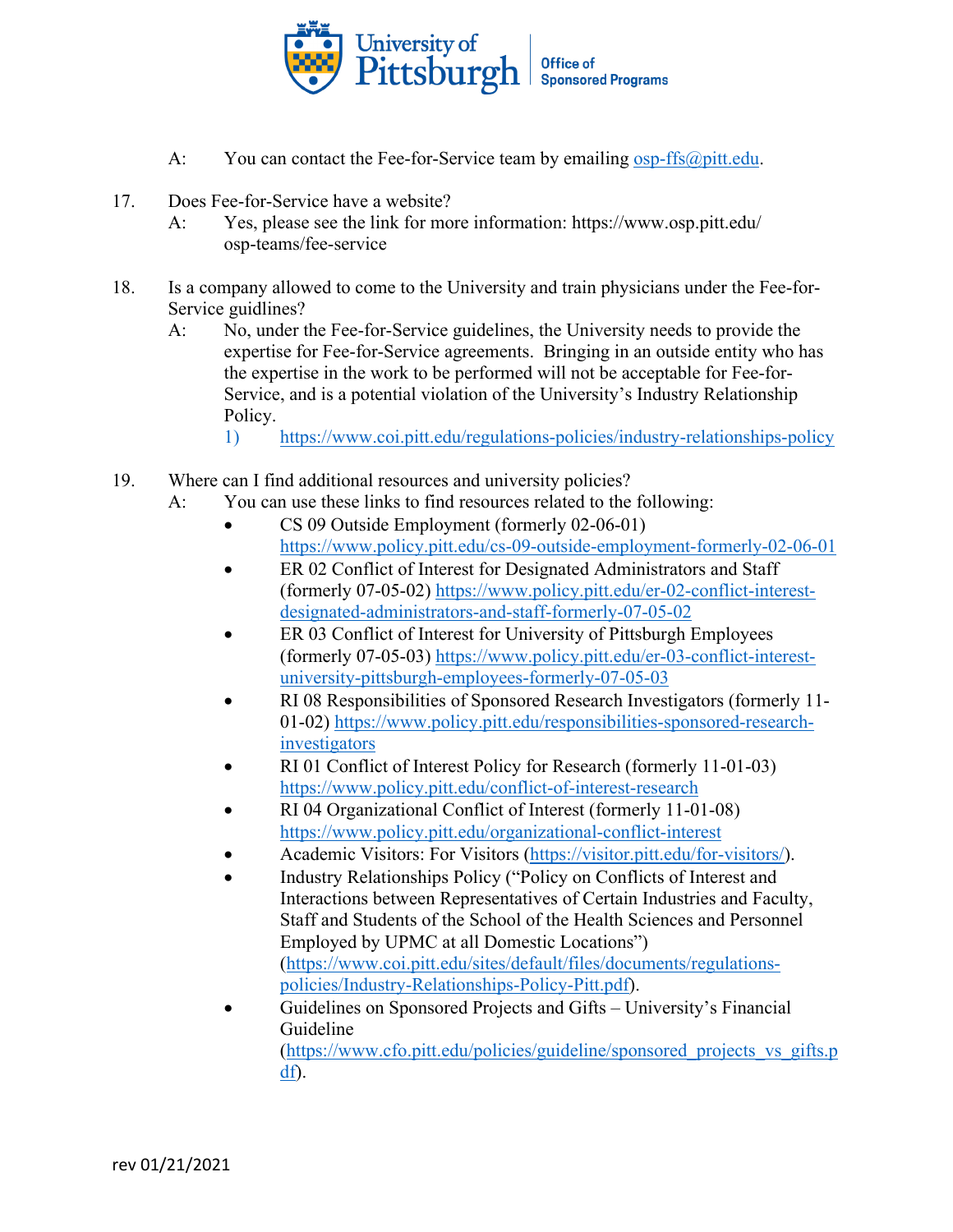

- University of Pittsburgh Faculty Handbook [\(https://provost.pitt.edu/faculty-handbook\)](https://provost.pitt.edu/faculty-handbook).
- University of Pittsburgh Staff Handbook [\(http://www.hr.pitt.edu/handbook\)](http://www.hr.pitt.edu/handbook).
- University of Pittsburgh Policy regarding Copyrights [https://www.policy.pitt.edu/sites/default/files/Policies/Research-](https://www.policy.pitt.edu/sites/default/files/Policies/Research-Innovation/RI%2003%20Policy%20081920_0.pdf)[Innovation/RI%2003%20Policy%20081920\\_0.pdf](https://www.policy.pitt.edu/sites/default/files/Policies/Research-Innovation/RI%2003%20Policy%20081920_0.pdf) <https://www.policy.pitt.edu/copyrights>

## **Contracting**

- 20. Who prepares and issues the agreement?
	- A: Fee-for-Service agreements will be prepared and issued by the Fee-for-Service team in the Office of Sponsored Programs (OSP).
- 21. Why does OSP use template agreements?
	- A: The Fee-for-Service template agreements provide consistent and legally binding terms that the Univeristy of Pittsburgh can agree to accept when performing Feefor-Service work, thus allowing a more streamlined contracting process.
- 22. What types of equipment or lab use agreements are appropriate under the Fee-for-Service mechanism?
	- A: Appropriate Equipment or lab use agreements provide access to equipment, laboratory space, or both to a client who will use those assets on a non-exclusive basis, subject to the supervision of a university employee where the University member is not participating in the enhancement or advancement of the client's idea. Examples include, but are not limited to charging clients an hourly rate to use analytical, experimental, or fabrication equipment in a University lab or core facility.
- 23. What are appropriate evaluation, assessment, and training agreements under the Fee-for-Service mechanism?
	- A: Appropriate evaluation, assessment, and training agreements allow University members to provide evaluation, assessment, training or other organized, unitbased consulting services. Clients will receive a license to use any customized information products derived from the University's existing copyrighted materials for their internal use. Clients may also receive a license permitting broad, noncommercial dissemination of any such materials.
- 24. Do these evaluation, assessment, and training agreements cover individual faculty consulting arrangements?
	- A: No, these guidelines generally DO NOT apply to individual faculty members who want to provide professional services to external parties. These guildelines do apply to faculty members who want to provide professional services to external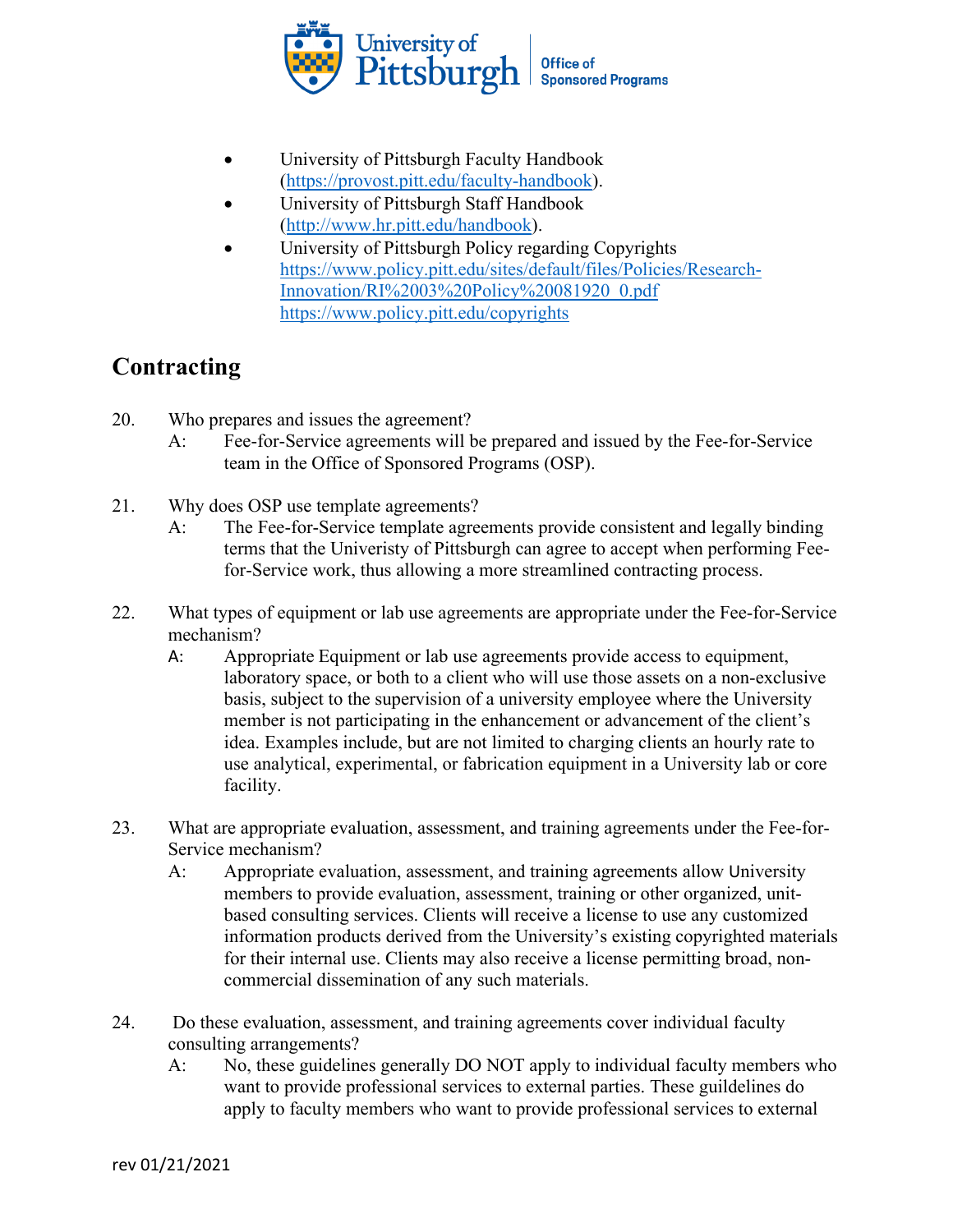

parties under the auspices of the University, meaning that the University would be the contracting party and time spent performing these services would be considered in support of the University.

- 25. Can University space be rented to a company under the Fee-for-Service model?
	- A: No. The Fee-for-Service model may only be used to provide a third party with non-exclusive use of University facilities.

## **Financial**

- 26. What facilities & administrative (indirect cost) rate should be used when calculating total costs?
	- A: When calculating total costs, departments should use the applicable fiscal year's Fee-for-Service [F&A rate.](https://www.controller.pitt.edu/cost-accounting/rate-information/)
- 27. Will Fee-for-Service agreements operate under a 03, 04, or 05 account?
	- A: Fee-for-Service agreements processed through OSP will be issued 05 accounts, similar to sponsored programs. However, because residual funds are expected at the end of the period of work, those funds will be transferred into a 04 account after all project expenses have been paid.
- 28. Will a profit margin always be included in the budget?
	- A: It is the responsibility of the Fee-For-Service team to determine if a profit margin is appropriate to reach fair market value. This will be reviewed on a case by case basis.
- 29. Who will send the final budget to the client?
	- A: If the department has an existing relationship with the client, then OSP prefers that the department sends the budget, however, please copy the Fee-for-Service team on any correspondence. No budget should be sent to the client without OSP review.
- 30. Who prepares the final budget? A: The Fee-For-Service team will prepare the final budget to be sent to the client.
- 31. What should be included in the budget?
	- A: The budget should include accurate direct costs aligned with the provided scope of work and the proper indirect cost rate. Additionally, if deemed appropriate by OSP, a profit margin in compliance with fair market value may be assessed.
- 32. Should the Office of Sponsored Programs reviewed and approved budget be sent to the client with the agreement?